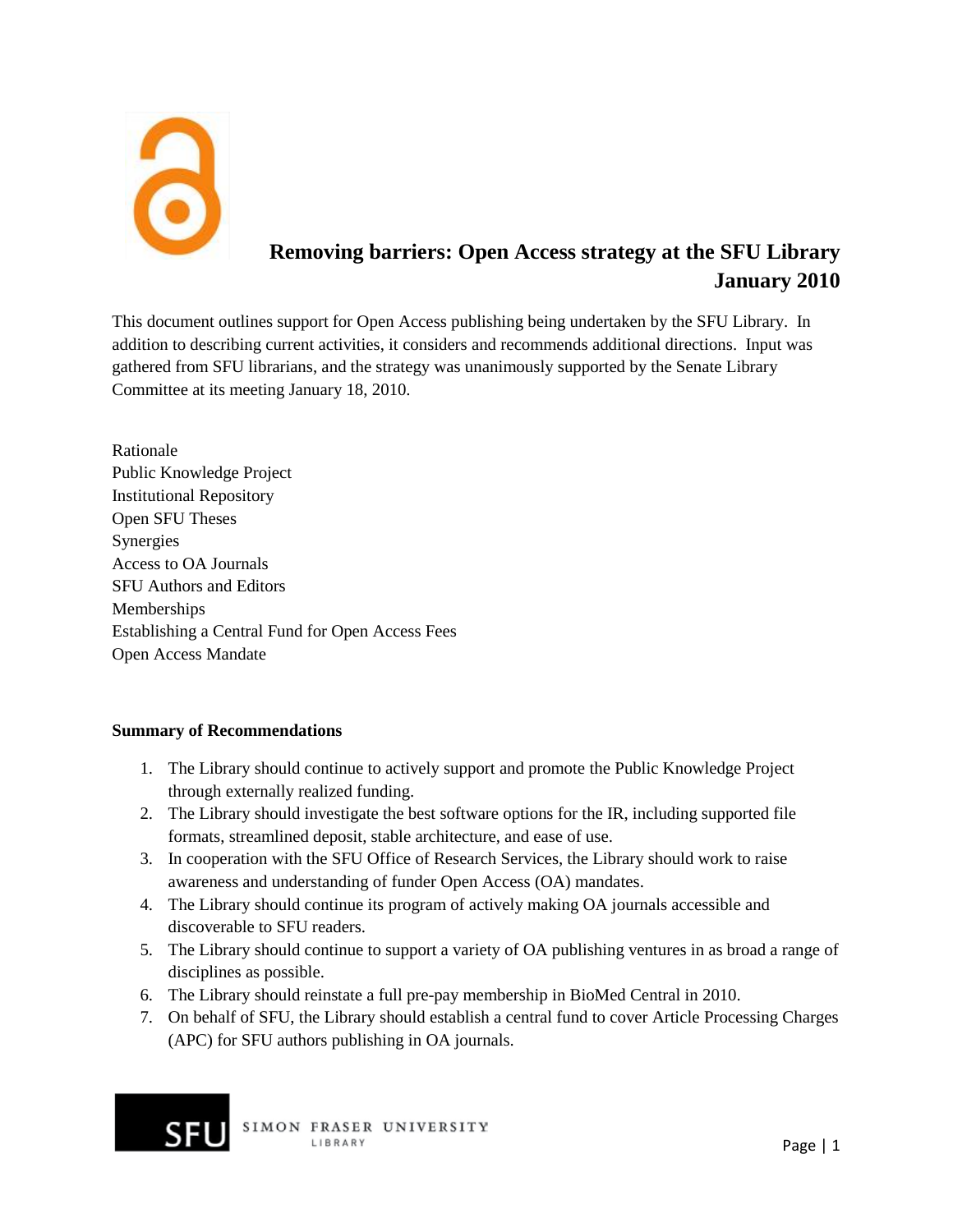#### **Rationale**

Like many research libraries the SFU Library has been aware for several years that an increasingly large portion of our budget is devoted to packages of online journals published by a decreasing number of commercial publishers. For the first time in 2008/09, more than one third of the library collections budget was spent on renewal of publisher packages of e-journals. While not all of these are from commercial publishers making large profits from academic publishing, a significant portion are. The Library licenses these resources consortially to achieve the best terms possible, but much of this money is also tied up in multi-year deals. This trend leaves less and less of the acquisitions budget each year to purchase monographs and to maintain subscriptions to smaller, independently published journals.

Since one of the central goals of the Library is to provide access to scholarly literature, we continue to renew the large publisher packages while carefully tracking usage to see that these journals are still in demand. At the same time we recognize that reform of scholarly publishing is imperative; the current system is not sustainable in an environment where the university is unable to devote an ever larger share of its budget to library acquisitions each year. As stewards of the library collection in this environment we are compelled to use the leverage we have to move scholarly publishing toward a more equitable model.

This document outlines various activities of the SFU Library that support one arm of that transformation, Open Access publishing. In addition to describing activities that are already established and well developed, it also describes areas of nascent activity and recommends development of new support activities.

Open Access publishing is well documented and so, except for the briefest definition, will not be explained here. There is a large body of literature describing the trend toward Open Access and the debate surrounding it. $<sup>1</sup>$ </sup>

For the purposes of this document we are using a working definition of Open Access from the [Budapest](http://www.soros.org/openaccess/read.shtml)  [Open Access declaration:](http://www.soros.org/openaccess/read.shtml)

[The] free availability [of scholarly literature] on the public internet, permitting any users to read, download, copy, distribute, print, search, or link to the full texts of these articles, crawl them for indexing, pass them as data to software, or use them for any other lawful purpose, without financial, legal, or technical barriers other than those inseparable from gaining access to the internet itself. The only constraint on reproduction and distribution, and the only role for copyright in this domain, should be to give authors control over the integrity of their work and the right to be properly acknowledged and cited.

This publishing model implies significant changes to the way scholarly publishing is funded and accessed. Because academic publishing is also closely linked to the tenure and promotion system, rigorous peer review will continue to be vitally important. To be clear, nothing in the transition to Open Access will affect the role of peer review. Given this definition and these assumptions, there are a variety of suitable roles for the Library at SFU.

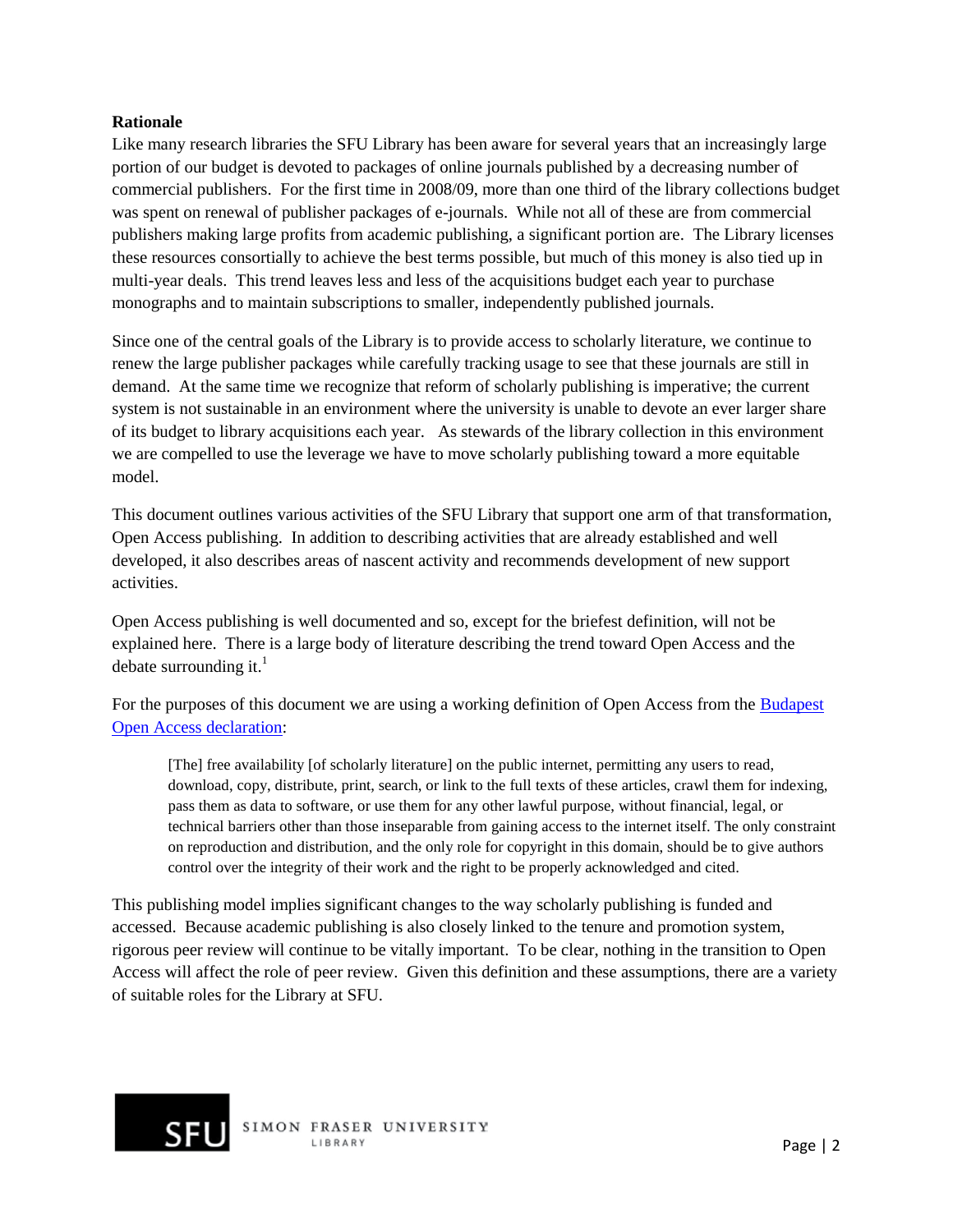#### **Public Knowledge Project**

#### [http://pkp.sfu.ca](http://pkp.sfu.ca/)

Since 2005 the SFU Library has been a partner in the Public Knowledge Project, together with Stanford University, the Canadian Centre for Studies in Publishing at SFU, and the UBC Faculty of Education.

The PKP has developed free, open source software for the management, publishing, and indexing of journals and conferences. [Open Journal Systems](http://pkp.sfu.ca/ojs) and [Open Conference Systems](http://pkp.sfu.ca/ocs) increase access to knowledge, improve management, and reduce publishing costs. The **PKP Open Archives Harvester** allows the creation of centralized search services on metadata from Open Archives Initiative-compliant databases. Software development is done at the SFU Library and has gained application internationally, now used by more than 5000 journals worldwide. The SFU Library also hosts over 200 OJS journals, and is actively canvassing the campus community to make journal editors and other potential OJS users aware of this resource. Along with PKP partners, SFU Library has hosted two international PKP conferences (2007 & 2009), bringing together editors, developers, librarians and scholars.

The PKP also has software in development for publishing online books, [Open Monograph Press.](http://pkp.sfu.ca/omp) According to the PKP, "plans for OMP also include the potential for users to set up a Social Networking Incubator and Workspace system that would enable editors to create a workspace for authors who have a potential monograph project in hand to develop ideas within an invited or more open community, before moving into a formal book proposal and submission process.‖ Attention to new publishing options for scholarly monographs has the potential to serve book-oriented disciplines in the social sciences and humanities especially well.

The Library should continue to actively support and promote the PKP through externally realized funding. [Recommendation 1]

#### **Institutional repository**

## <http://ir.lib.sfu.ca/>

Open digital repositories are a vital part of a fully functioning system of Open Access publishing. Here authors can make research outputs, including published articles, raw data, and other web objects openly available on the web. Deposit of materials in an institutional repository removes the author's obligation to maintain the integrity of the research outputs over time. The SFU institutional repository has the Library's commitment to preservation of files in standardized formats. It also conforms to international standards for [Open Archives harvesters,](http://www.openarchives.org/) making the material more discoverable on the web, thereby increasing its visibility and impact.

SFU Library developed an institutional repository in 2005 and continues to support it. Although the systems infrastructure has been in place for several years, it is still fairly sparsely populated. Beginning in December 2009 a librarian has been assigned specific responsibility on a part-time basis for project management of the IR, to work with liaison librarians and faculty members on content recruitment and to provide support for authors wishing to deposit material in the repository. As part of this renewed commitment, the Library should investigate the best software options for the IR, including supported file formats, streamlined deposit, stable architecture, and ease of use. [Recommendation 2]

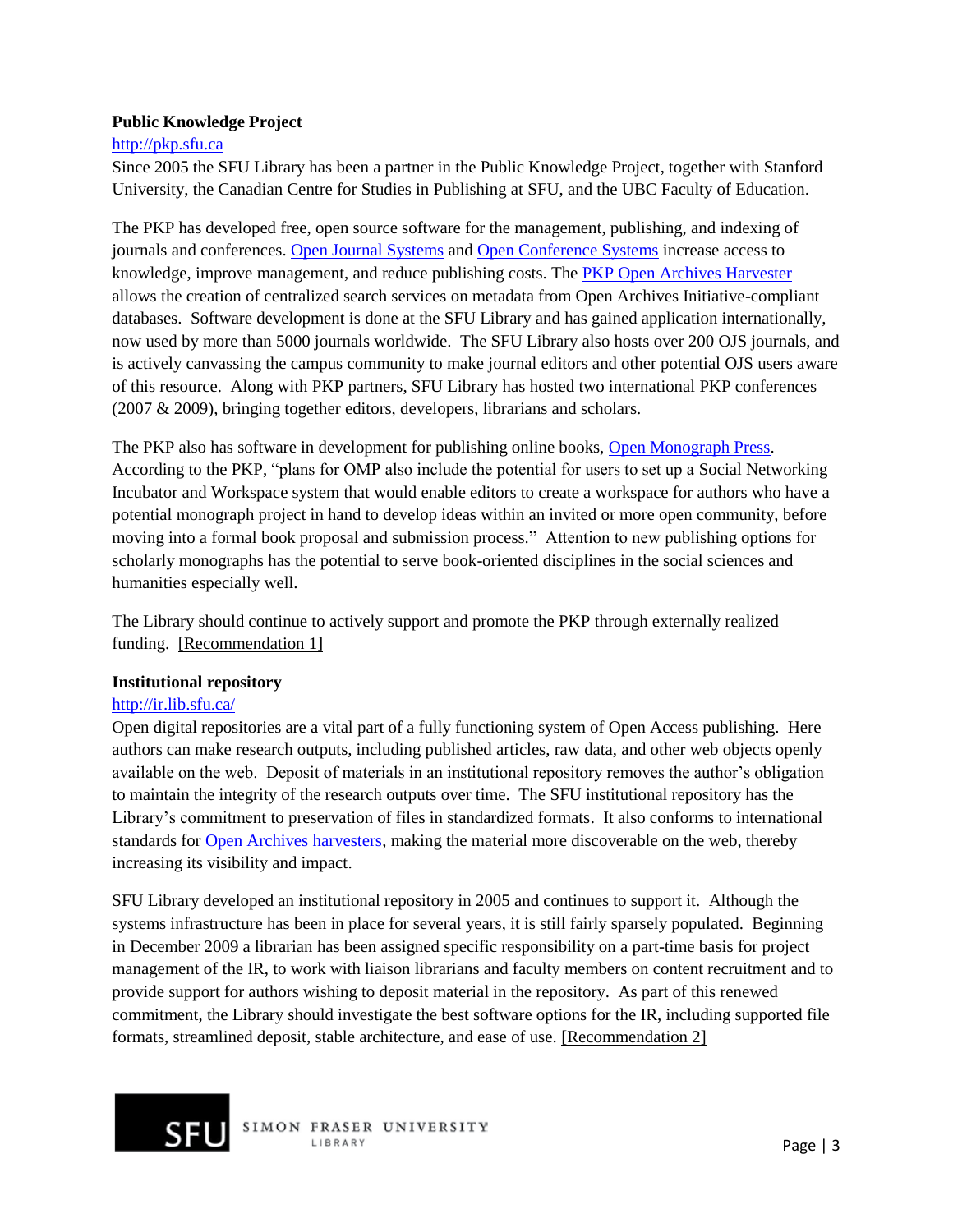The repository also provides an institutionally supported place for researchers to deposit material that is required by funder mandate to be made openly accessible. This trend among research funders is growing—for example, the Canadian Institute for Health Research, the Michael Smith Foundation for Health Research, and the US National Institute of Health all have Open Access mandates. See [Sherpa](http://www.sherpa.ac.uk/juliet/)  [Juliet](http://www.sherpa.ac.uk/juliet/) for details. As an area of growth, the Library should cooperate with the SFU Office of Research Services to raise awareness and understanding of these mandates. [Recommendation 3]

## **Open SFU Theses**

## <http://ir.lib.sfu.ca/handle/1892/112>

The theses and dissertations produced at a university represent a significant body of intellectual output. SFU Library has been a pioneer in digitizing the backfile of all SFU theses and dissertations and making them openly accessible on the web. Locally digitized and with few exceptions, the full corpus of SFU theses are available in the institutional repository, discoverable on the web and via links in the SFU Library catalogue.

## **Synergies**

## <http://alpha.synergiescanada.org/>

Synergies is a not-for-profit platform for the publication and the dissemination of research results in social sciences and humanities published in Canada. This national project funded by the Canada Foundation for Innovation aggregates the outputs of Canadian SSH research, providing access to several types of documents, including journals, books, proceedings, theses, and other research data. SFU Library hosts the BC node of the project, one of five in the country. The SFU Library's leadership on this project, and much of the resulting infrastructure, helps to move Canadian social science and humanities publishing more fully into the online realm, with the possibility of Open Access options for publishers and scholarly societies.

#### **Access to OA journals**

In addition to supporting the conversion, publishing and production of Open Access journals, the Library also actively promotes the discovery and use of OA journals by the readers of the SFU Library. Open Access journals that meet the Library's standard selection policy are added to our [e-journals list](http://cufts2.lib.sfu.ca/CJDB/BVAS/browse/show?search_type=startswith&search_terms=open+access&submit=Search&browse_field=association) and library catalogue. As part of our management of electronic resources, the Library also maintains lists of Open Access journals and shares these with other cooperating libraries. The SFU Library is a member and active supporter of the [Directory of Open Access Journals](http://www.doaj.org/) (DOAJ). The Library should continue its program of actively making OA journals accessible and discoverable to SFU readers. [Recommendation 4]

#### **SFU Authors and Editors**

The Library occupies a singular role in the university as a Faculty-neutral academic hub with connections in virtually every department, school and Faculty. In this unique role, we are positioned to bring together authors and editors from diverse parts of the university who share similar interests but might not otherwise find each other. The Library has hosted a campus-wide forum for journal editors to discuss their concerns, including questions about Open Access, aggregation by third party re-sellers, business models, and publishing software. The Library provides support for authors through its liaison librarian program, referring to the SPARC and CARL [author addenda](http://www.carl-abrc.ca/projects/author/author-e.html#addendum) to secure author's rights. Liaison librarians



SIMON FRASER UNIVERSITY LIBRARY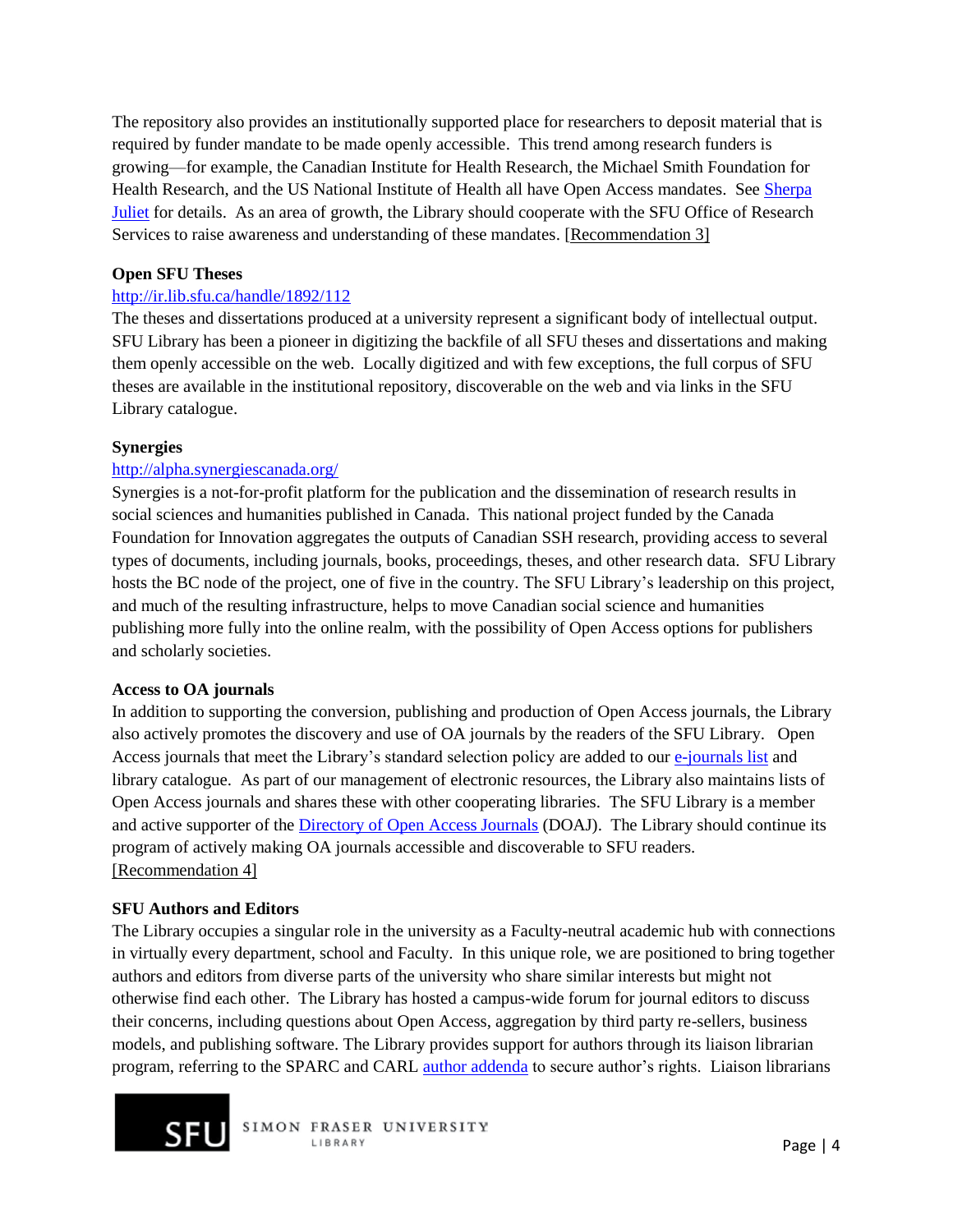routinely provide support to faculty members in their role as authors, responding to questions about copyright, instructions for authors, author's rights, publisher reputations and more. Further suggestions from the campus community in this regard would be welcome.

## **Memberships**

As the budget has allowed, the SFU Library has supported organizations working toward similar goals in Open Access publishing. In some cases this contribution has taken the form of memberships in organizations that include tangible benefits, such as discounts for SFU authors on article processing fees. In other cases it has been financial support for publications exploring new business models for open access. A partial list of these includes:

- [BioMedCentral](http://www.biomedcentral.com/)
- Directory of Open Access Journals
- [Open Medicine](http://www.openmedicine.ca/)
- Public Library of Science
- [SPARC](http://www.arl.org/sparc) The Scholarly Publishing and Academic Resources Coalition
- Stanford Encyclopedia of Philosophy International Association

The [Library's Collection Development Policy](http://www.lib.sfu.ca/collections/collections-policies#scholarlypub) states that we will "support effective, sustainable and economically viable models of scholarly communication that provide barrier-free access to quality information…by actively investigating and supporting emerging Open Access publishing ventures, and investing in these financially when they are able to present a viable business case for support, and can demonstrate a sustainable financial alternative to existing commercial publishing models." The Library should continue to support a variety of OA publishing ventures in as broad a range of disciplines as possible. [Recommendation 5]

In the case of BioMedCentral, the Library began with a supporter membership that provided a discount for article processing charges. In 2008 this membership was upgraded, at the request of SFU faculty members, to a "pre-pay membership" whereby the full cost of Article Processing Charges (APC) for SFU authors was covered for all articles accepted by BMC journals. However, the use of this fund far outstripped our predictions of its use. For budgetary reasons it was downgraded to a supporter membership that only offered a discount on APC, rather than full coverage of the fees.

## **Establishing a Central Fund for OA Fees**

There are a [variety of business models](http://www.arl.org/sparc/publisher/incomemodels/) for Open Access journals.<sup>2</sup> In one common supply side model publishers charge Article Processing Charges to authors of papers accepted for publication. These fees typically range from a few hundred dollars to us\$3000 and more per article, sometimes with additional charges for long articles and enhanced features. SFU's experiment into supporting its authors with a prepay BioMedCentral membership had excellent take-up, with a fourfold increase in the number of [papers](http://www.biomedcentral.com/inst/34206)  [published by SFU authors in BMC journals.](http://www.biomedcentral.com/inst/34206) While the budget could not support this level of activity during the tight 2008/09 budget year, it is recommended that a full pre-pay BMC membership be reinstated in 2010 [Recommendation 6]. An analysis of the APC covered by this first year of pre-pay membership reveals that some were adjunct faculty whose primary affiliation was with another (non-BMC member) institution. BMC notifies the fund administrator (collections librarian) of each



SIMON FRASER UNIVERSITY LIBRARY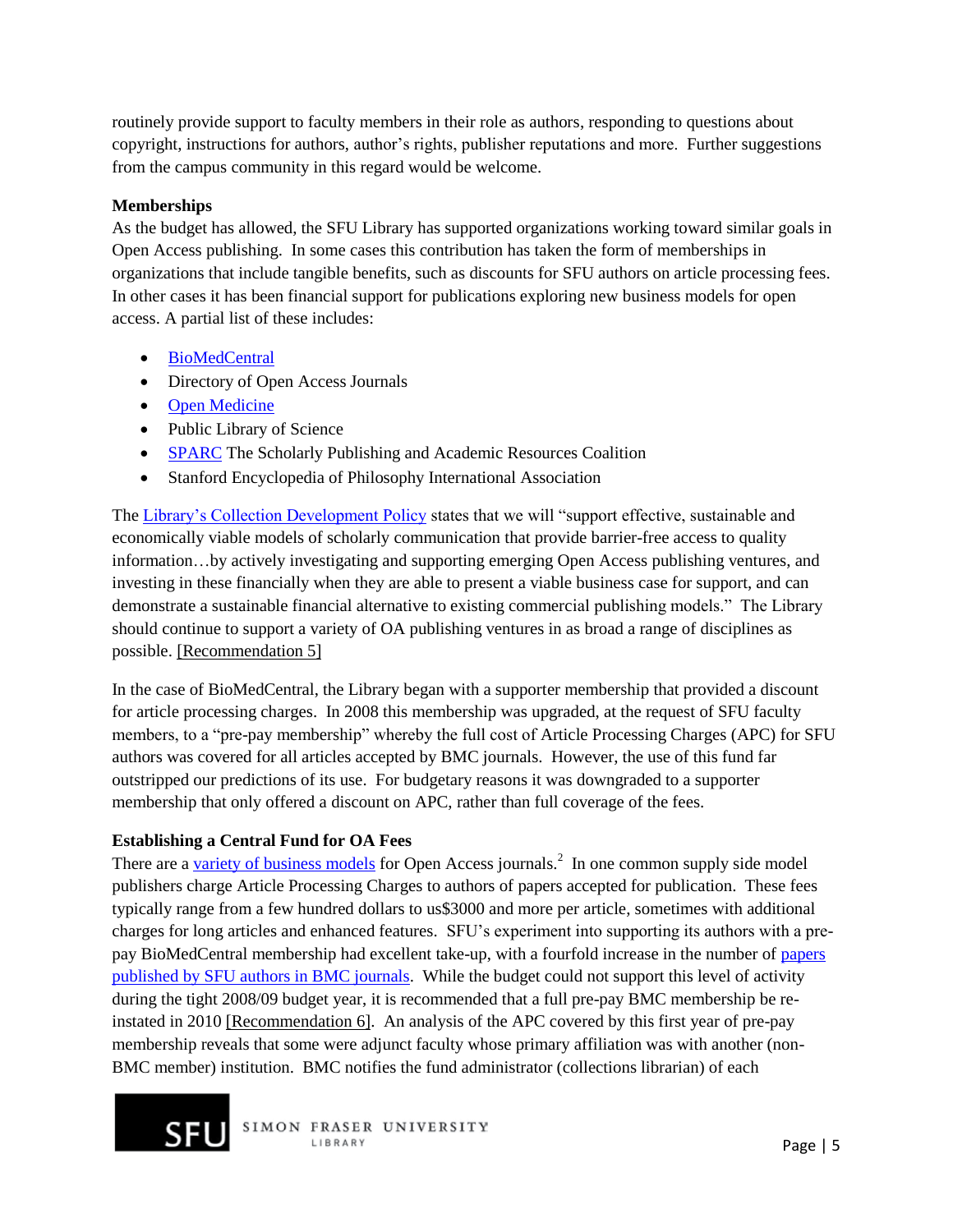submission that may qualify for coverage by SFU's membership. When the pre-pay membership is reinstated, the Library should agree to cover papers authored by SFU faculty and graduate students, and post doctoral fellows in good standing.

In addition a central fund should be established to cover article processing charges for SFU authors who are publishing in OA journals from other publishers. [Recommendation 7] The full cost of APC's should be covered without rations or evaluations in place, but with some rudimentary safeguards to prevent abuse of the fund. See Appendix 1 for additional details about how the central fund should be administered. [Many institutions](http://www.oacompact.org/) have set up central funds for OA support, including the University of California at Berkeley, University of Calgary, University of Nottingham, Cornell University, Harvard, and others.<sup>3</sup>

## **Open Access mandate**

Although the current activities outlined above and the establishment of a central fund for Open Access article processing fees show solid support for OA publishing, some universities have gone further by passing an open access mandate, as recommended by the 2005 [Berlin Mandate.](http://www.eprints.org/events/berlin3/outcomes.html) See, for example, [four](http://osc.hul.harvard.edu/OpenAccess/policytexts.php)  [departments at Harvard University](http://osc.hul.harvard.edu/OpenAccess/policytexts.php) and the [institution-wide mandate at MIT.](http://web.mit.edu/newsoffice/2009/open-access-0320.html)

A growing international directory of such mandates is available fro[m ROARmap.](http://www.eprints.org/openaccess/policysignup/) To date in Canada some departments (primarily libraries, and in November 2009 the School of Environmental Science at University of Guelph) have passed OA mandates. In December 2009 the University of Ottawa announced it was the [first Canadian university to sign](http://www.media.uottawa.ca/mediaroom/news-details_1824.html) the [Compact for Open Access Publishing Equity \(COPE\).](http://www.oacompact.org/)

At SFU the decision about such a mandate would require Senate approval. The record shows that Open Access mandates are successful when initiated by faculty members, rather than by the library.<sup>4</sup> While passing such a mandate would be a trailblazing step for SFU, further investigation, discussion and campus engagement would be required at SFU before such a step could be taken with confidence of passing through Senate.

If any departments or Faculties at SFU are interested, there are abundant [resources available to advocate](http://www.arl.org/sparc/advocacy/campus/)  [for Open Access mandates](http://www.arl.org/sparc/advocacy/campus/) and the Library would provide support throughout the process. Until then the Library should continue with an active program of raising awareness, providing support for Open Access publishing on campus, and pursuing the other recommendations in this report.

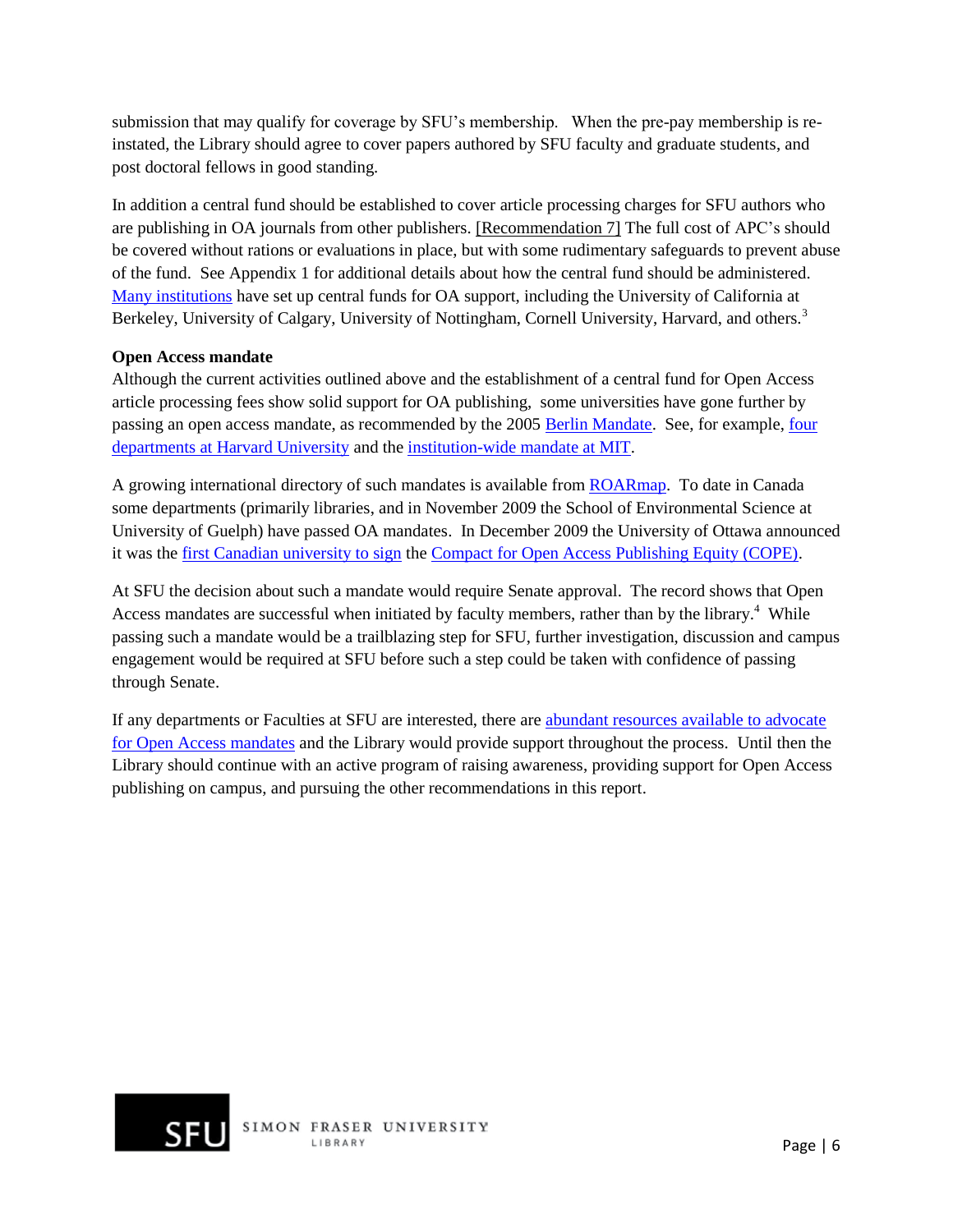#### **Appendix 1 – Administration of Open Access Central Fund at SFU**

Further to recommendation 7 in this report, here are additional details about the administration of the proposed OA Central Fund.

The 2010/2011 library materials budget should include **\$50,000** to support the central OA fund, including the BMC pre-pay membership, with an additional amount up to **\$50,000** available from a Library endowment if required. Drawing on the Library's endowments is not a sustainable strategy to support such a central fund. Therefore, during this time the Library should work with the university community and administration to identify other sources of funds, as we get a firmer sense of the ongoing cost of such a fund. These figures are based on SFU's experience with BMC pre-pay membership and the experience of similar sized libraries elsewhere.

**Memberships** should be arranged with publishers where they are available and will provide APC discounts for SFU (e.g. Public Library of Science and Hindawi). The Library should draw from the OA central fund to cover these costs.

The OA central fund **should not cover** optional article processing charges from **hybrid journals**. Hybrid open access journals are now published by some commercial publishers, such as Springer, Nature and others, and by some non-profit publishers such as the American Chemical Society and Oxford University Press. Under this model papers are published in traditional subscription journals, but if authors elect to pay an optional APC, their article is made Open Access. Although publishers claim to redirect the funds from these APCs to reduce the cost of subscriptions and licenses, there is insufficient evidence that this is actually happening. Eligible journals will be those in the Directory of Open Access Journals, or those whose editorial policies meet the criteria for membership in DOAJ.

The fund **should not cover additional charges** beyond the basic APC, such as for including colour plates, long articles, submission fees, or excess page charges.

It is anticipated that SFU authors will **include OA publishing charges in grant applications** where they are eligible, and will first use such funds before applying for reimbursement from the central OA fund. While the Library has no mechanism to enforce this, we will work with the Office of Research Services to raise awareness of grant eligibility for OA fees and funder mandates.

To **minimize out of pocket expense for authors** and to streamline administration of the fund, memberships should be arranged with publishers (e.g. Public Library of Science and Hindawi) where they are available. Wherever possible, arrangements should be made for the Library to be invoiced, rather than reimbursing authors after the fact (e.g. Optical Society of America). The Library should draw from the OA central fund to cover these costs.

To prevent overuse of the fund by individual authors, **the amount each SFU author may claim** during one fiscal year is limited to \$10,000.

Analysis of the use of central OA funds at other universities predicts that the majority of activity will be in BMC and PLoS journals (estimated at over 80%). Since the most active disciplines with high quality peer-reviewed OA journals are clustered in the life and biomedical sciences, we anticipate that the fund will be most heavily used by scholars in those disciplines. However, the range of other activities to support OA publishing at SFU described here is meant to provide a balance to this disciplinary advantage.